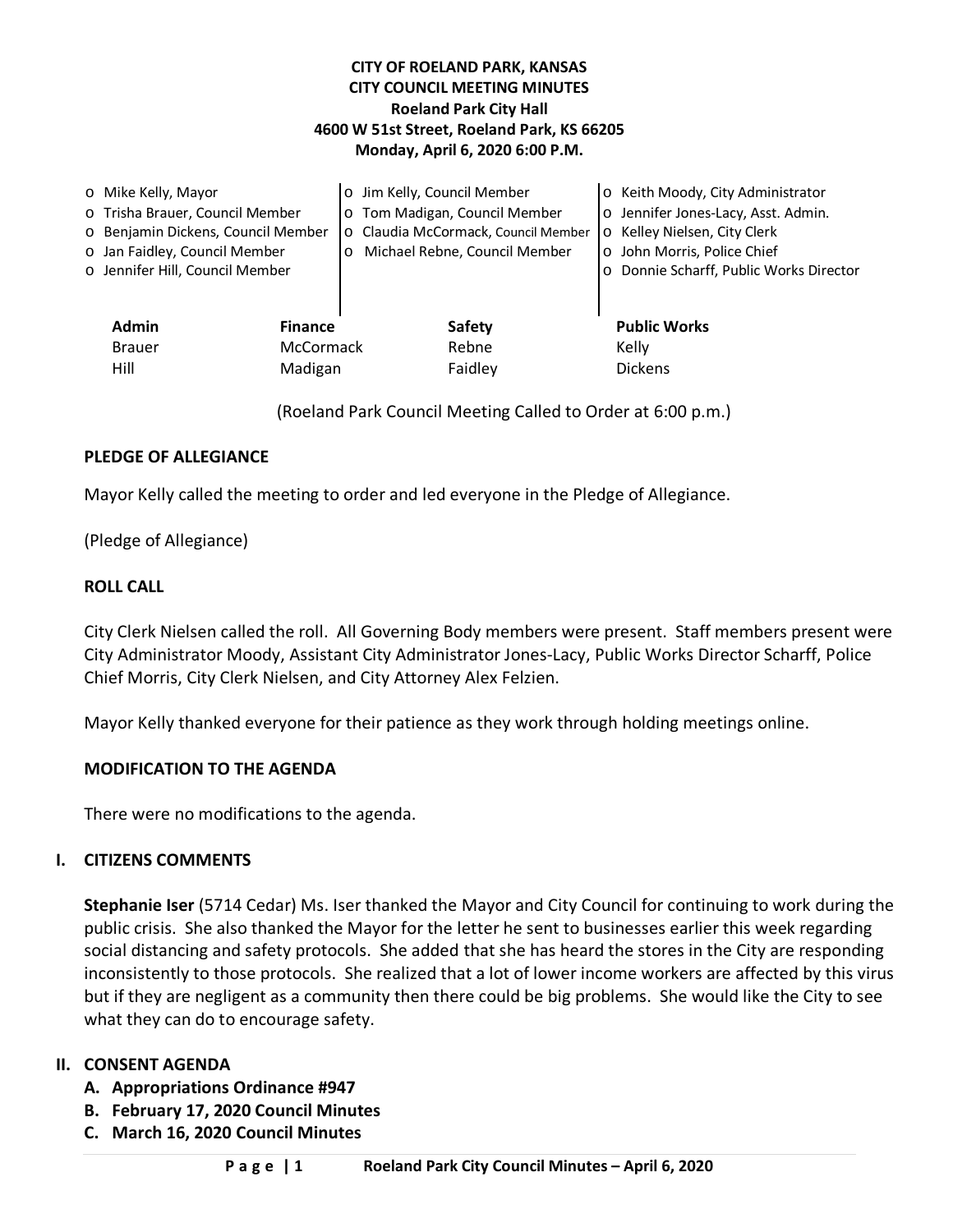### D. March 20, 2020 Special Called Council Minutes

**MOTION:** CMBR MADIGAN MOVED AND CMBR HILL SECONDED TO APPROVE THE CONSENT AGENDA AS PRESENTED. (MOTION CARRIED 8-0.)

# **III. BUSINESS FROM THE FLOOR**

## A. Applications / Presentations

There were no applications or presentations made.

## **IV. MAYOR'S REPORT**

Mayor Kelly thanked everyone again for their patience and understanding noting that this is an anxious and frustrating time. He said they certainly did not come into 2020 thinking they would be working through emergency declarations, social distancing, or school cancellations during a pandemic. However, this does give them an opportunity as citizens to practice empathy. What the Mayor has seen in Roeland Park has filled him with pride. He thanked the entire City staff for their patience and dedication that they have given. He gave a special thank you to City Administrator Keith Moody and Chief of Police John Morris for the work that they have done given the new legislation and unique challenges presented during this time. Mayor Kelly said they have worked nights and weekends and have shown a true dedication to the City going above and beyond the call. He also thanked the residents of Roeland Park and noted that he has seen a wave of empathetic actions with businesses donating products or services to aid medical professionals. He has seen neighbors who have provided food and donations to other residents.

CMBR Rebne added that the pandemic has exposed a lot of the inequalities between citizens who are getting by and those that continue to need to rely on community services. The City has partnered with Roeland Park United Methodist Church to provide bags of food every Friday along with small Aldi gift cards. They have seen a doubling and a tripling of the amount of people that come by. Before this virus they averaged two or three people on one Friday a month. Last Friday, over 30 cars came through for food. They hope to be able to continue to reach out and serve more people.

Mayor Kelly said they will monitor how the COVID-19 situation will affect operations going forward and it will be included in their discussions going forward. They do not know what impact there will be on the City's 2020 revenue projections, but basic observations to their major revenue source does not indicate material changes are anticipated for Roeland Park revenues. However, they will continue to monitor this and adjust accordingly.

### V. Workshop and Committee Reports

No reports were given.

# **VI. Reports of City Liaisons**

No reports were given.

### **VII. Unfinished Business**

There was no unfinished business discussed.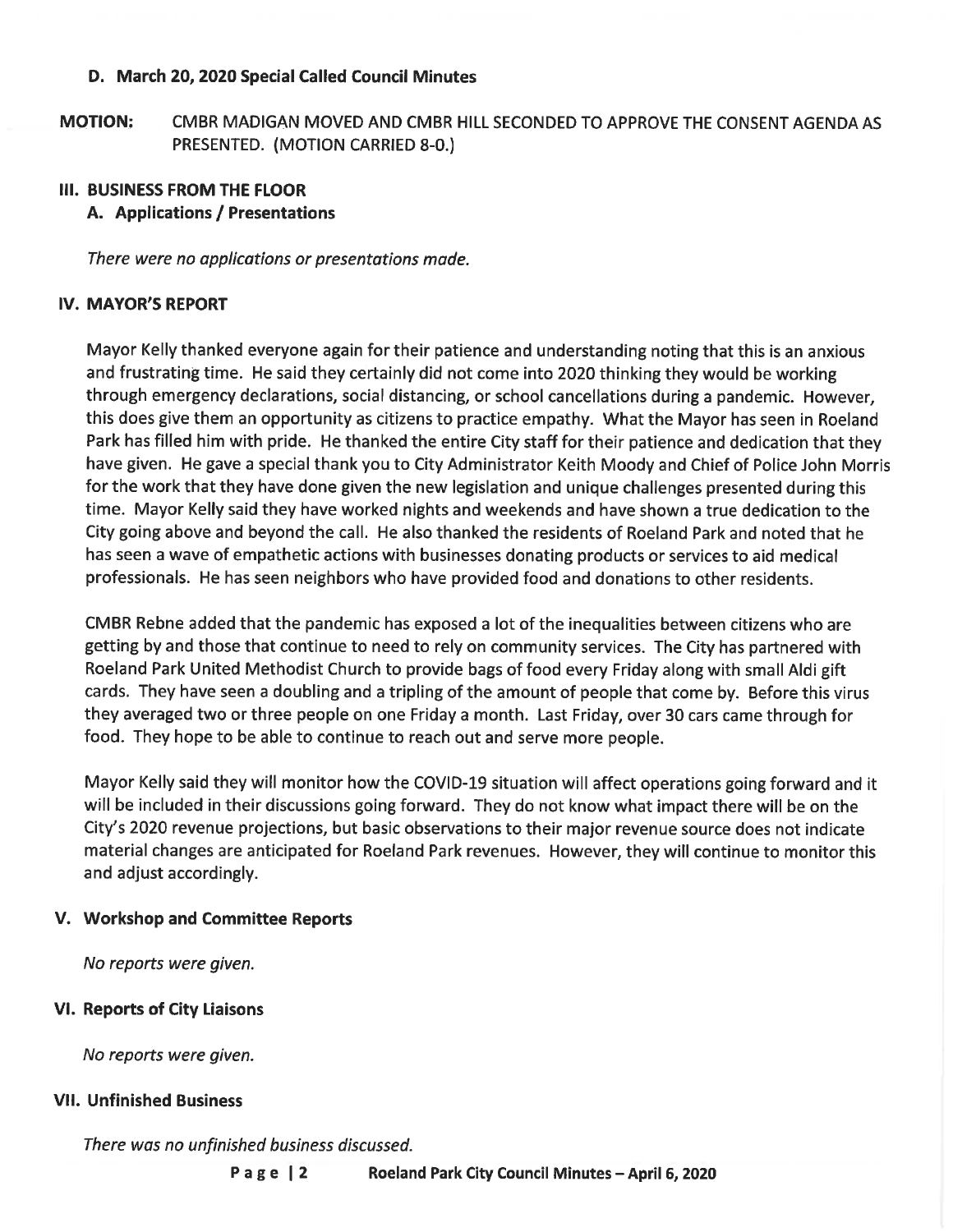#### **VIII. New Business**

## A. Amend SRO Agreement with Bishop Miege

Mayor Kelly noted the unique partnership between Bishop Miege High School and the City. He said that any given time the school has the largest gathering of people in Roeland Park. Since classes and church services have been suspended, Bishop Miege has requested to amend their agreement to allow the SRO to return to the Police Department for April and May.

CMBR Faidley asked if the police officer will continue with the department. Mayor Kelly said he would and the officer will be paid by the City.

**MOTION:** CMBR MADIGAN MOVED AND CMBR HILL SECONDED TO AMEND THE SRO AGREEMENT WITH BISHOP MIEGE. (MOTION CARRIED 8-0)

### B. Approve KDOT Authority to Award Contract Form for Roe Boulevard Project

**MOTION:** CMBR HILL MOVED AND CMBR DICKENS SECONDED TO APPROVE THE AUTHORITY TO AWARD CONTRACT FORM FOR THE ROE BOULEVARD PROJECT. (MOTION CARRIED 8-0)

### C. Adoption of a Traffic Calming Policy

CMBR Faidley asked if they ever received an explanation of the definition of the 85 percent speed requirement. Dan Miller, City Engineer, said the 85<sup>th</sup> percentile speed is the speed at which 85 percent of the vehicles travel at or slower than

CMBR Madigan said in reading the policy he did not see a reference to the possible negative impact to handicapped individuals such as a raised intersection. Mr. Miller said any traffic calming measure they would want to design would be ADA compliant. With a raised intersection care needs to be taken of where sidewalks are located. He also added it is an engineering issue when you implement the traffic calming measures.

CMBR Rebne noted with the current situation they cannot go door-to-door with a petition and would like to see online accommodations made for that. He also did not see in the specifications for the speed study how the speed data is collected and asked whether that should be included.

Mr. Miller said he could work with City Administrator Moody and Public Works Director Scharff to adopt different forms of interaction during this period with respect to petitions being signed electronically and said it seems like it could be something that could be worked out. He said that in his view there is nothing in the policy regarding speed studies. They are always performed with equipment that is unobtrusive and to date they have used City-owned equipment.

CMBR Hill said sidewalks need to follow ADA compliance more than the street. Mr. Miller said that generally speaking it is correct, although there are elements of ADA compliance where the paved roadway can impact the sidewalks.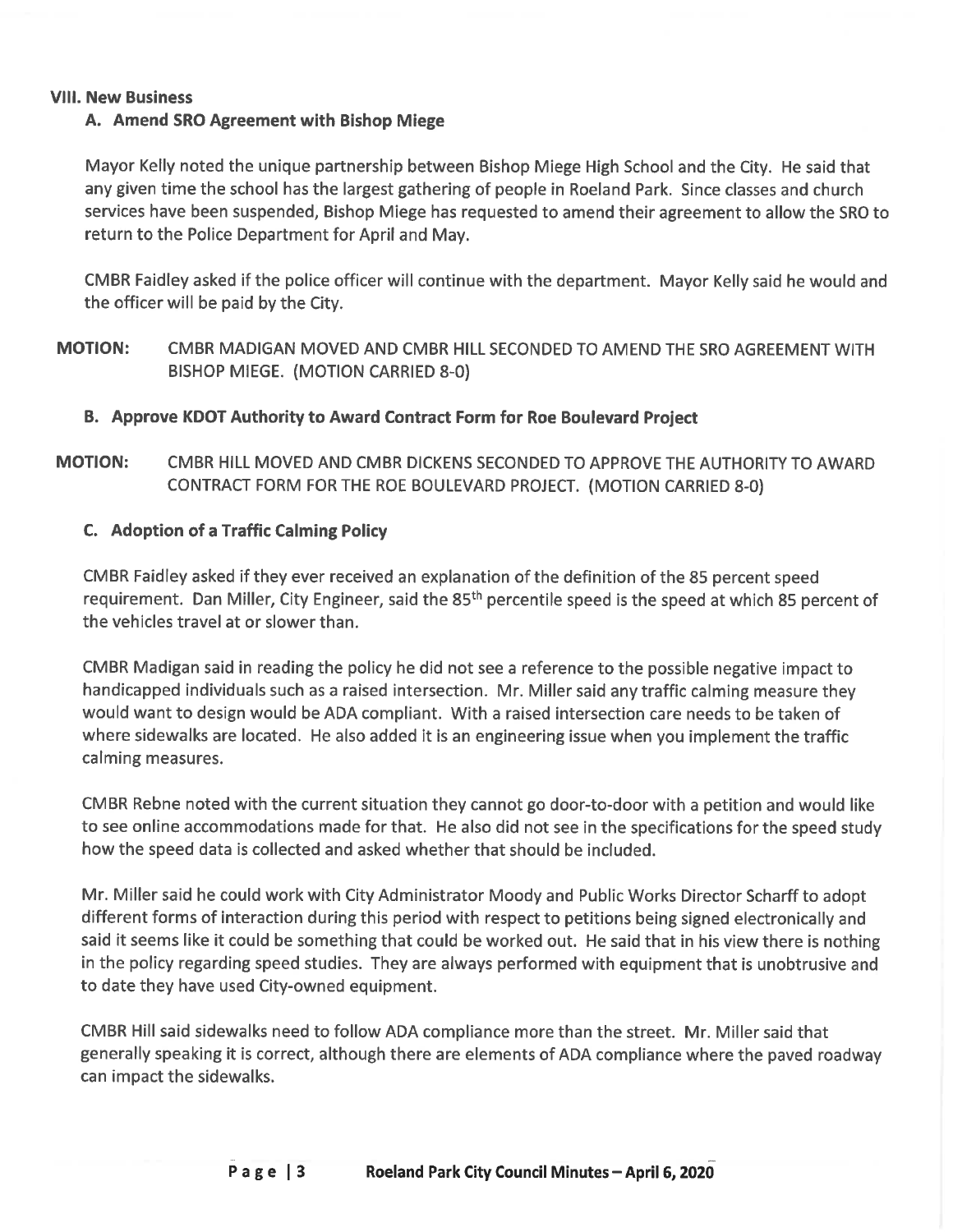CMBR Dickens asked if they need original signatures on a petition. Mr. Miller said it is an informal petition and is subject to review by the legal department, but is not a legal document being generated. The intent is to make sure there is support for the various steps of the process.

City Administrator Moody said they can receive signed petitions through a scan. There is nothing that says it has to be an original.

CMBR Rebne asked for additional information on successive intersecting streets. Mr. Miller clarified that it might be a single block or a pair of blocks on either side of an intersection.

CMBR Kelly asked about the criteria of traffic volumes on a thru-street exceeding 6,000 vehicles per day. He said that Roe Boulevard is the only street in the City with that high of a volume and wanted to know why that was included for all streets. Mayor Kelly said in his reading it does not require 6,000 vehicles per day, but that it would be one way to satisfy the criteria. What they are adopting will be their best practice and they will do what they can to follow it.

CMBR McCormack asked if there are no circumstances to get an intersection stop sign put in the area outside of this proposed criteria. Mr. Miller said he is not familiar enough with MUTCD to say there is no way. The stop sign criteria traffic engineer referenced in the traffic calming policy is the example from the manual is where the criteria came from. It is the engineering standard.

CMBR Rebne asked if they could apply the traffic calming petition criteria to where they might put in stop signs and get input from residents. Mayor Kelly said that while this is a Roeland Park policy they want to be able to rely on a standard and the MUTCD provides a basis of expertise beyond the typical resident or Councilperson. He would hesitate to advocate allowing crowd sourcing for stop signs without any of the bases being met that have been drafted within the policy.

Mr. Miller agreed they need to adhere very closely to the MUTCD.

CMBR Kelly said he would like to see the MUTCD passages stating the criteria referenced. What he has seen is they have guidelines and makes suggestions, but it is not specific as to how things should be done nor does it state they are required to do it a certain way. Mr. Miller said the MUTCD manual is online and they have pulled the applicable stop sign information directly from the manual.

CMBR Faidley said they need to rely on traffic engineers and that they do need to establish a protocol as this is not an area of their expertise.

CMBR Dickens stated he agreed with Mayor Kelly and Mr. Miller.

CMBR Hill wanted to remind everyone that stop signs are included, but stop signs are not technically a traffic calming measure.

- **MOTION:** CMBR MCCORMACK MOVED AND CMBR DICKENS SECONDED TO CALL THE QUESTION. (MOTION CARRIED 8-0)
- CMBR HILL MOVED AND CMBR DICKENS SECONDED TO APPROVE A TRAFFIC CALMING POLICY **MOTION:** FOR THE CITY. (MOTION CARRIED 6-2 WITH CMBRS KELLY AND REBNE VOTING NO.)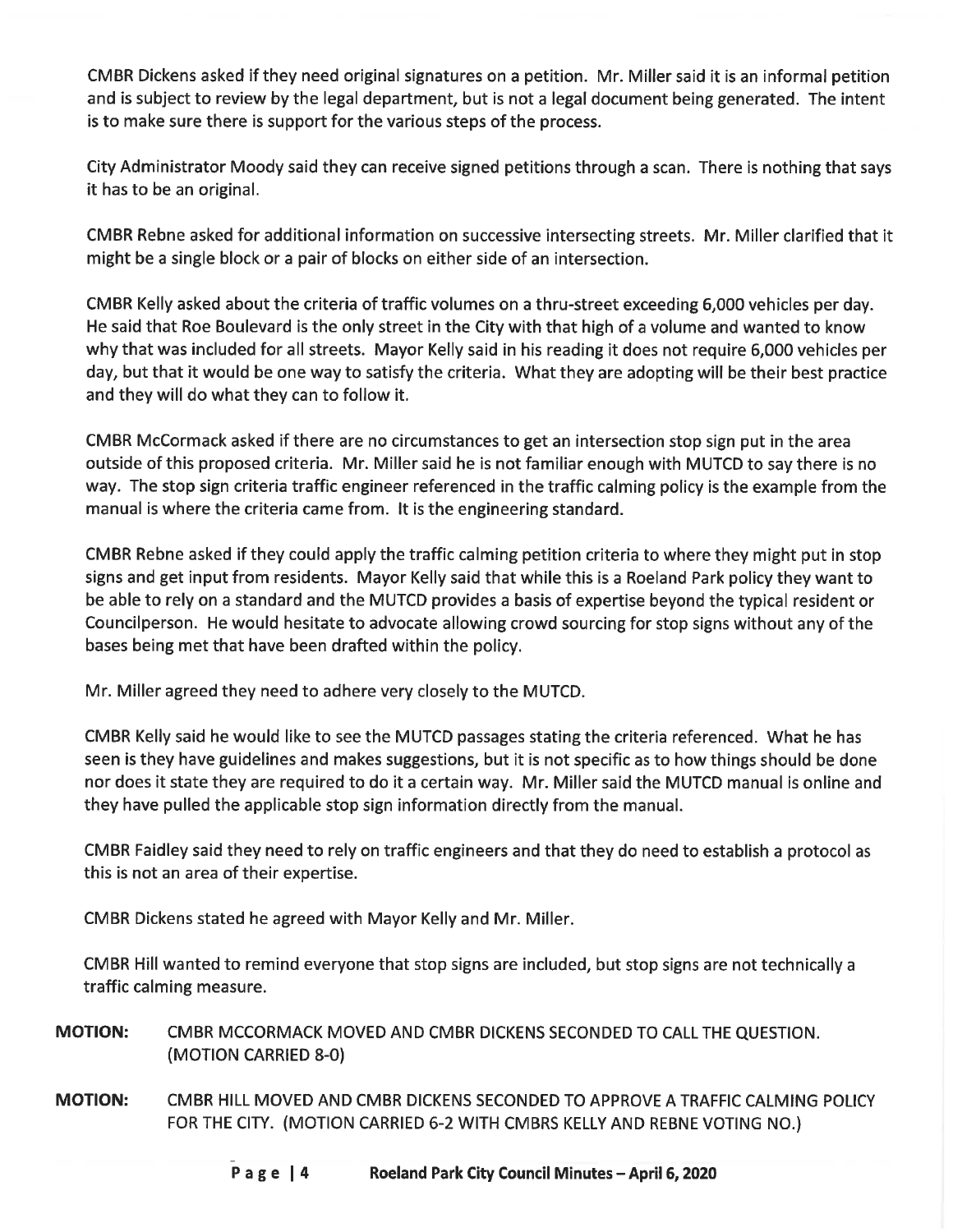### D. Award Bids for 2020 UBAS & Chipseal

CMBR Faidley noted the UBAS bid included work in Roeland Park, Mission Hills and Westwood and the grouping was to obtain a better price. She asked if they were provided a break-out for each city's share. She also wanted to know if the cities were sharing in the cost of an engineer.

Mr. Miller said the breakdown for each city is listed in the agenda item. He also noted the work is for Mission Woods not Mission Hills. And there are separate engineering contracts for each individual city.

**MOTION:** CMBR HILL MOVED AND CMBR DICKENS SECONDED TO APPROVE THE 2020 STREET MAINTENANCE SURFACE TREATMENTS WITH HARBOUR CONSTRUCTION FOR CHIPSEAL NOT TO EXCEED \$84,136.60, AND TO ALSO APPROVE MCANANY CONSTRUCTION FOR UBAS AT A COST NOT TO EXCEED \$511,211.90. (MOTION CARRIED 7-1 WITH CMBR KELLY VOTING NO.)

## E. Temporary Personnel Policies to Address COVID Related Absences

Mayor Kelly said staff has gone through the laborious effort to create a policy from the direction given by the Governing Body to address COVID-related absences by staff.

City Administrator Moody said they took the approach at the direction provided by the Governing Body at the March 20<sup>th</sup> Special Council meeting to incorporate into a policy that also addresses timeline requirements through the Families First Coronavirus Response Act (FFCRA). Mr. Moody worked with City Attorney Mauer to develop the temporary policies with an eye towards their ability to administer them in a streamlined manner not knowing when the orders to stay home may end and also trying to be conscious on what budgetary impact this may have to the City. They have already budgeted for personnel in the 2020 budget, so they do not expect the amount to be greater than what is budgeted.

CMBR Faidley asked if what the city decided on at the previous meeting is more than generous than the Federal plan, both in the length of time that someone could claim the benefits and also the fact they are continuing to pay full salary. City Administrator Moody said the policy is equal to the direction given them as far as the level of benefit. The Governing Body had a deadline if operations were to close to continue payment of salaries through April 6<sup>th</sup> and review them at the Council meeting. They also voted to extend sick leave through May 22<sup>nd</sup>. The presented policy does stretch that out longer, but as far as how much is being compensated remains consistent.

CMBR Hill wanted to know if staff was able to comment and explain where the City is in terms of its resources how they are financially able to do this. City Administrator Moody responded that they rely predominately on property taxes for income. He said that taxes for 2020 will likely not be impacted significantly and they have also received their first installment which is over 50 percent of what is planned. He did acknowledge that they may see a higher percentage of delinguent property taxes in 2019. He also noted sales tax has the greatest volatility in this scenario. Staff is working on a more detailed analysis for the impacts projected for sales tax. He is also talking with the other financial departments of local cities to come up with reasonable projections. Again, Roeland Park does have good insulation because of the types of retailers in the City being essential and offering basic goods. Mr. Moody will provide that analysis within the next week.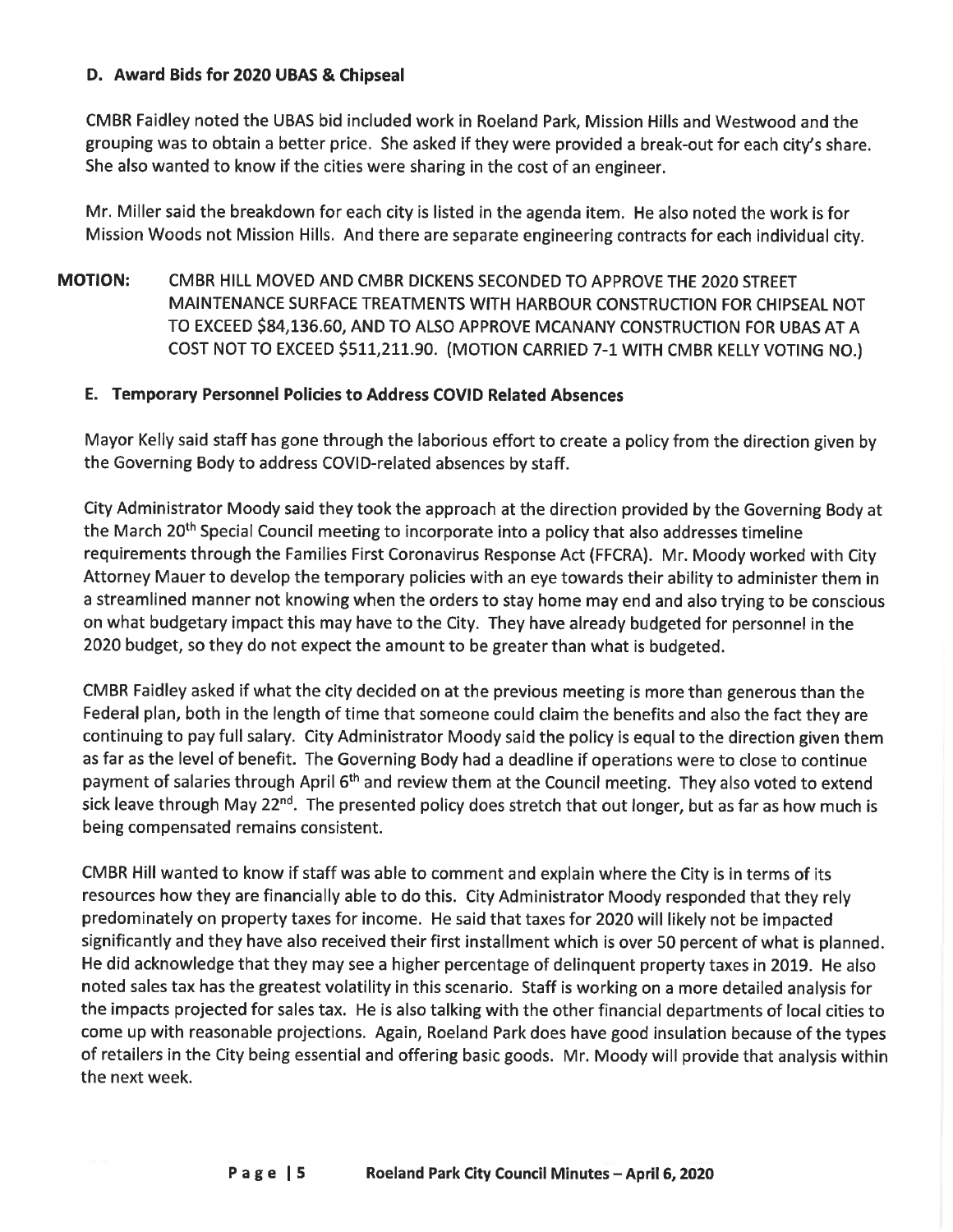CMBR Dickens said he is impressed with the work staff is doing and how they are all coming together to work on taking care of as many people that they can in the City. He is greatly appreciative of what they are doing.

Mayor Kelly said from an expense perspective they were anticipating being fully staffed and that paying staff and providing a salary to them does not create an unexpected expense to the City of Roeland Park.

CMBR Faidley asked if it is possible that will change as they see continued closure of facilities. She asked if they should be prepared to think about that. Mayor Kelly asked for clarification if that question is in regards to an expense as opposed to a revenue component. From an expense standpoint they have budgeted for 2020 with the expectation that they would have a full staff working 12 months of the year. Closure of certain facilities or an inability to operate certain facilities might mean that certain part-time positions, i.e. lifeguards, may not be an expense they incur this year. In terms of an increase in expense moving forward he does not anticipate that being a great expense in the budget.

City Administrator Moody added that they generally do not hire temporary folks to cover if a full-time employee is out and they would generally run short on staff.

**MOTION:** CMBR HILL MOVED AND CMBR DICKENS SECONDED TO ADOPT THE TEMPORARY PERSONNEL POLICIES TO ADDRESS COVID-19 RELATED ABSENCES OF STAFF. (MOTION CARRIED 8-0)

# F. Appointments to the Ad-Hoc Historical Committee

**MOTION:** CMBR REBNE MOVED AND CMBR BRAUER SECONDED TO APPOINT BARBARA WALL, KEVIN MARTIN, CHRIS WOLFE AND JIM GREBE TO THE AD-HOC HISTORICAL COMMITTEE. (MOTION **CARRIED 8-0)** 

# **IX. Ordinances and Resolutions**

There were no ordinances or resolutions presented.

# X. Reports of City Officials A. Weekly COVID-19 Update

Ms. Jones-Lacy provided a memo update on COVID-19. It included general pronouncements made internally by the City as well as those from the state of Kansas, Johnson County, and the things that are going on regarding COVID-10 preparedness. Additional information included is what is going on in each of the departments, how they are affected, and how they are handling the crisis. Any new items that occur week to week will be updated through the memo.

Mayor Kelly thanked Ms. Jones-Lacy for putting this good information out. One of the things he has been proud of as a Governing Body member is how they have communicated. He thanked staff and the PIO for making sure that they get good consistent information.

CMBR Faidley said she had the opportunity to tune in to the weekly briefing that Governor Kelly gives for elected officials. She found it very informative and would recommend that.